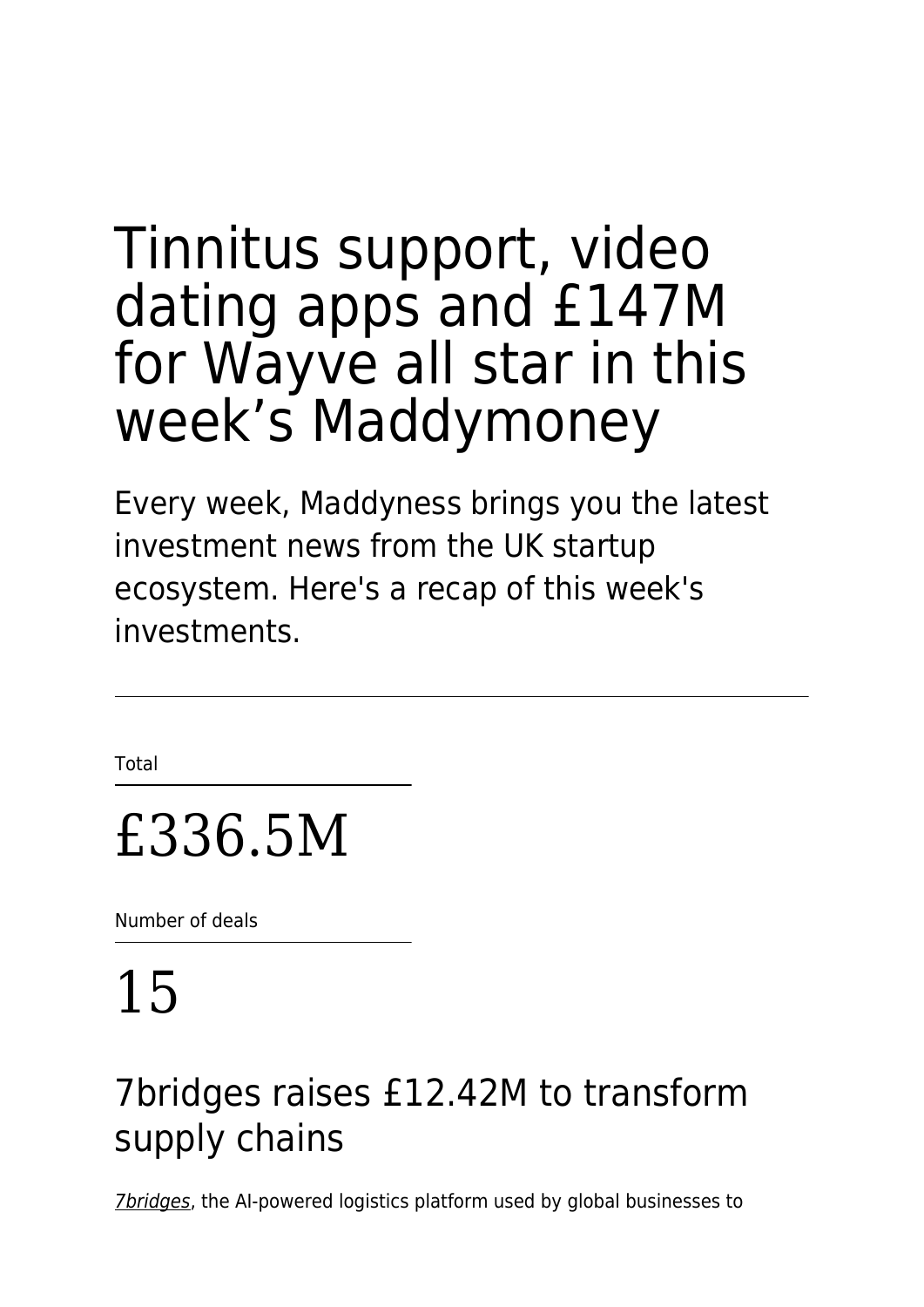transform their supply chains, has raised £12.42M in Series A funding round led by global venture capital fund Eight Roads, with support from existing investors Local Globe and Crane.

Additional investment from Maersk Growth will provide clients with even more informed, predictive and insightful supply chain decision making thanks to the synergies between 7bridges specialised AI and Maersk's global logistics network and data.

7bridges' mission is to use its technology to enable autonomous supply chains that are customer centric, resilient to disruption, more cost-effective, help to decrease waste, and improve access to goods worldwide. Today, the 7bridges platform is used by ecommerce, retail, pharmaceutical, and manufacturing brands giving them increased logistics visibility and the ability to orchestrate and execute operations across their supply chains.

#### Tinnitus support app Oto secures £510,000

Tinnitus support app [Oto](https://www.joinoto.com/) has raised £510,000 in pre-seed funding and has been chosen to join Silicon Valley's Y Combinator accelerator.

Oto provides tinnitus support via a mobile app that consolidates the latest therapy techniques. The app's founders will use the new funding to accelerate clinical validation and strengthen its international user-base. The funding will also allow for several new team hires to boost product development ahead of a seed round planned later this year.

The pre-seed round saw the participation of Acequia Capital, West Midlands Academic Health Science Network SME Innovation Fund, CalmStorm Ventures, Bethnal Green Ventures and angel investors such as Simon Franks, Errol Damelin, Alex Stephany, Matt Robinson and Ian Hogarth.

## WealthKernel lands £5.1M for digital investment services

London-based digital startup [WealthKernal](https://www.wealthkernel.com/) has raised £5.1M in an extension to its Series A round. The funding round was led by XTX Ventures, the venture capital arm of XTX Markets, with participation from Digital Horizon, Big Start Ventures, and WealthKernel's existing lead investor, ETFS Capital.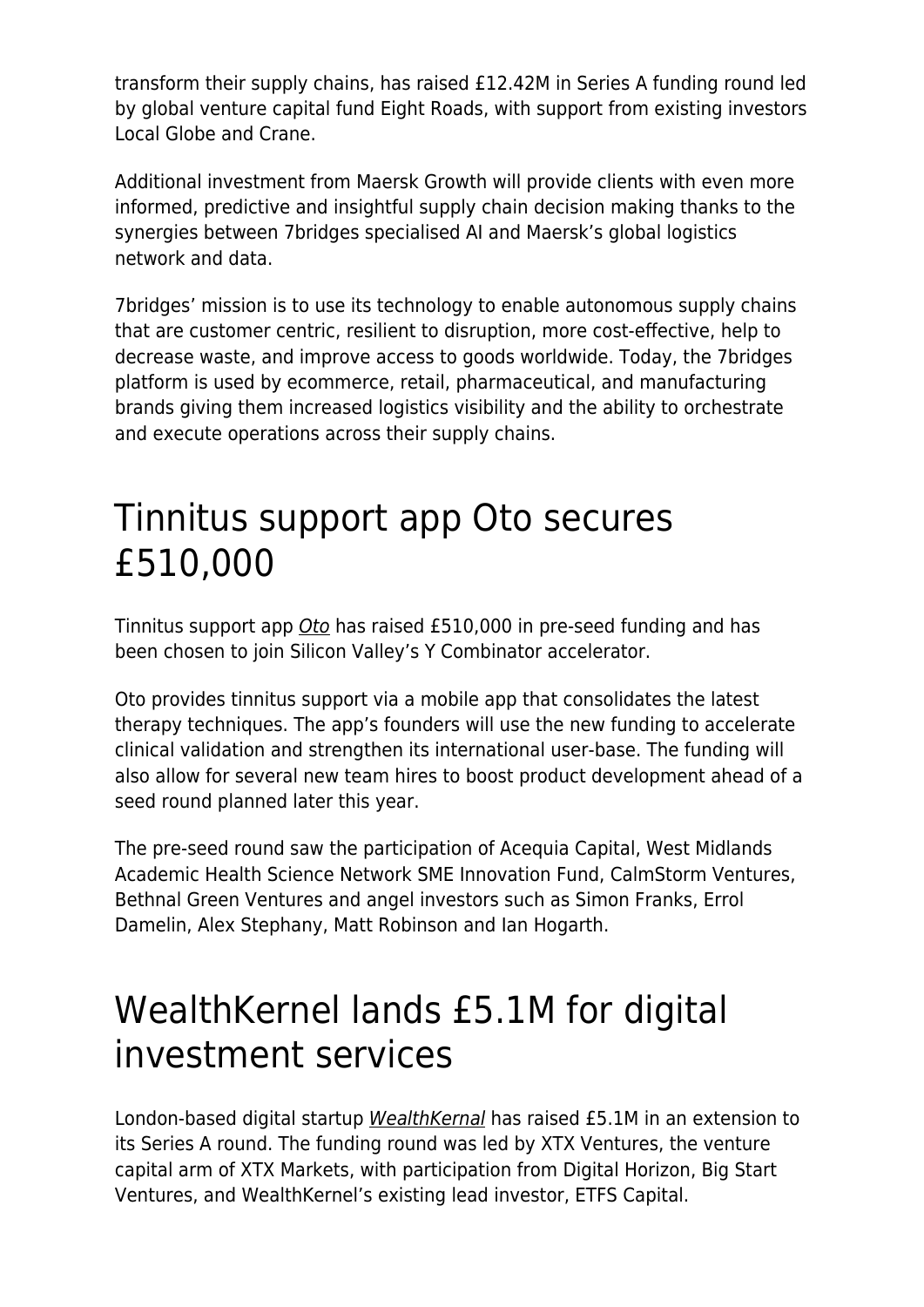WealthKernel will use the additional investment to support its integration of intraday trading and the expansion of its services into European markets.

WealthKernel has enabled a number of diverse businesses – such as Claro Money, Wahed, and Wealth8 – to enter underserved areas of the wealth services market, covering areas from halal and ethical investment to ESG. This is driven by WealthKernel's ambition to democratise access to wealth and investment services, and become the leading API wealth infrastructure provider in the UK and Europe.

#### Autonomous car startup Wayve secures £147M

[Wayve](https://wayve.ai/), a London-based startup reimagining autonomous mobility through embodied intelligence, has raised a £147M Series B backed by a prominent group of global financial and strategic investors.

This latest round of funding brings total equity raised to over £190M since inception. Eclipse Ventures, long-time supporter of Wayve, led the round with participation from new global financial investors including D1 Capital Partners, Baillie Gifford, Moore Strategic Ventures and Linse Capital, as well as additional support from Microsoft and Virgin, and early-stage investors Compound and Balderton Capital.

They join strategic investor Ocado Group and a prominent list of angel investors that include AI and industrial leaders, such as Sir Richard Branson, Rosemary Leith, Linda Levinson, David Richter, Pieter Abbeel, and Yann LeCun.

#### Video-based dating app The Sauce closes £1.25M funding

[The Sauce](https://thesauceapp.co/), a London founded video first dating app that's aiming to bring the charisma of meeting in person to the virtual world, has raised £1.25M in seed funding.

The startup's focus is on becoming the only dating app that takes the guesswork out of landing a great date and attracting a real audience, with 38x growth in six months and strong forecasts for the year ahead.

The Sauce, so named for making dating less dry, is bringing three dimensional,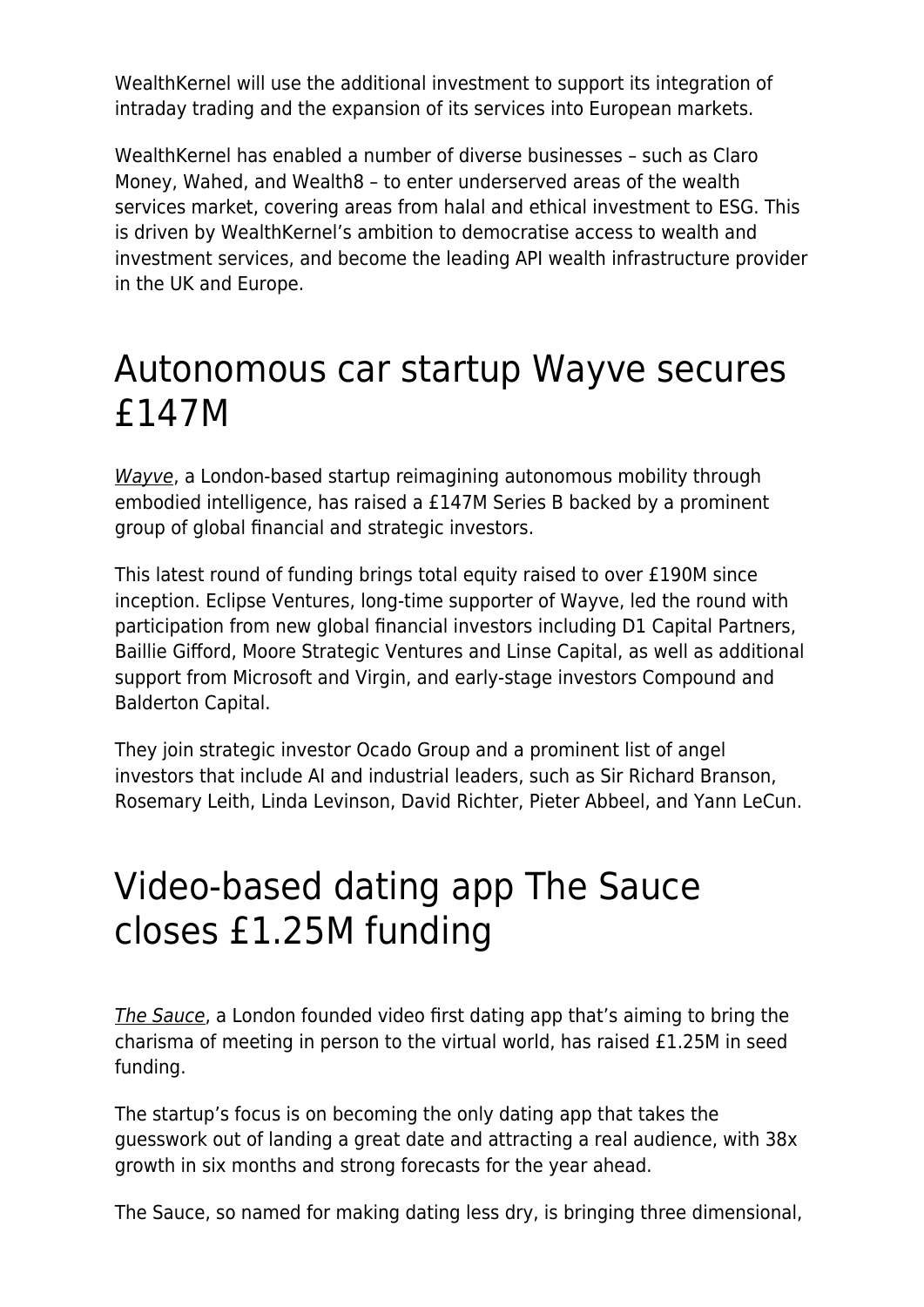dynamic profiles to life. Profiles made up of videos have the dual advantage of generating better quality matches whilst importantly combating the racial bias and prejudice on photo based apps.

#### ActiveNav raises £2M for data privacy software

Gresham House Ventures has invested £1.4m into [ActiveNav](https://activenav.com/), a developer of data privacy and governance software, as part of a £2M series A+ round on behalf of the Mobeus VCTs.

ActiveNav helps privacy and compliance teams quickly identify, inventory and map sensitive data. Developed with the goal of achieving Zero Dark Data across all types of repositories, ActiveNav's software discovers and maps data in minutes for compliance with a range of global privacy regulations, including GDPR, CPRA and others.

The investment builds on a previous £5M investment from the Mobeus VCTs, which form part of the broader Gresham House Ventures offering alongside the Baronsmead VCTs. This previous investment was part of an \$11M Series A round for ActiveNav in November 2019.

The latest investment will be used to support the business in commercialising its new SaaS-based product, which provides mid-market companies with the ability to access enterprise-level data discovery solutions for unstructured data – datasets not stored in a structured database format.

#### #LOGISTICS

7bridges £12.42M Eight Roads & Maersk Growth #DATA

#### Cognism £64M

Viking Global Investors, Blue Cloud Ventures, AXA Venture Partners, Swisscom Ventures & Volution #HEALTHTECH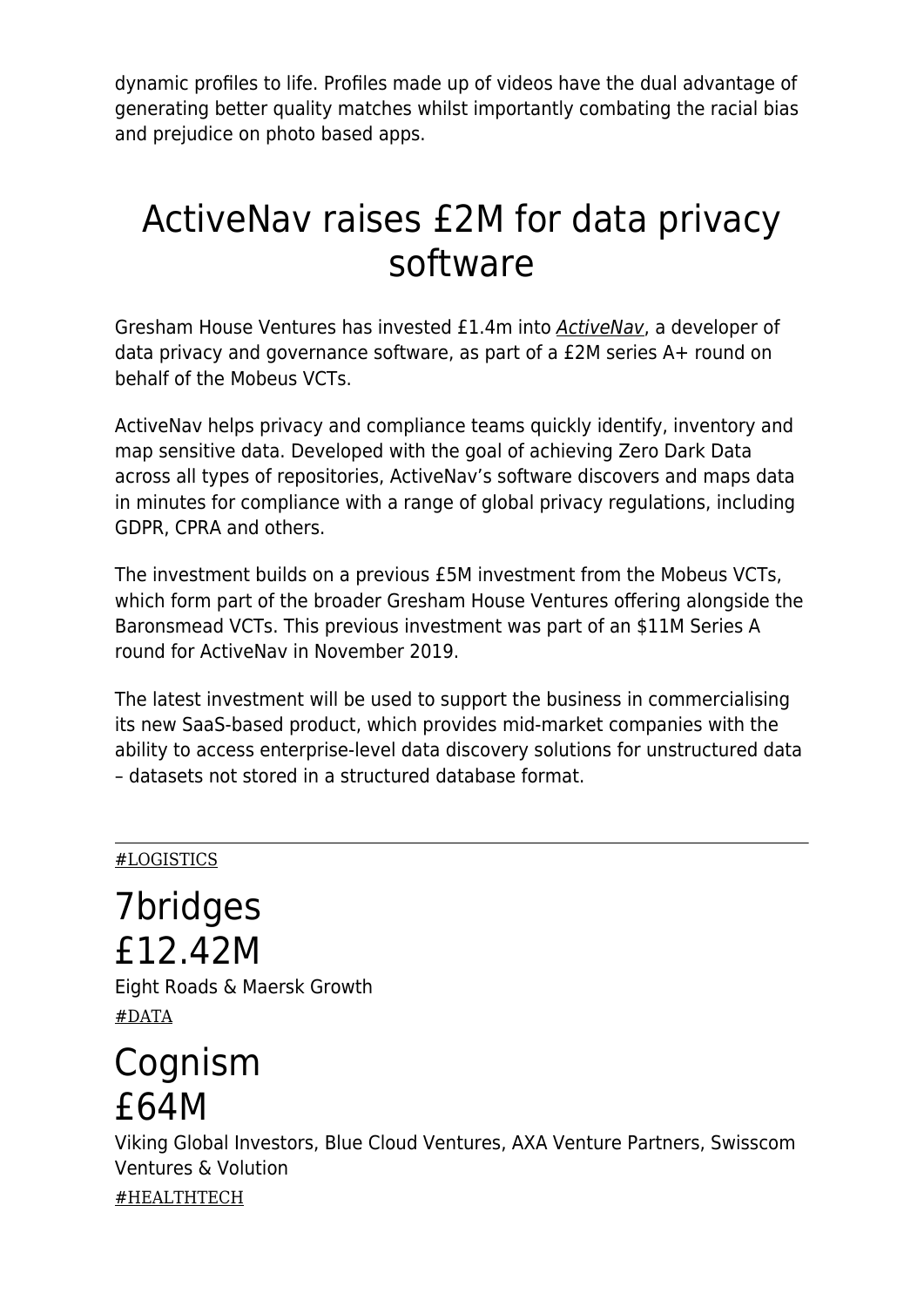# Oto £510K

Acequia Capital, West Midlands Academic Health Science Network SME Innovation Fund, CalmStorm Ventures, Bethnal Green Ventures & Angels #CODING

#### **Sourcery** £1.3M N/A

#FINTECH

#### Koia £1M

Seedcamp, Portfolio Ventures & RTP Global #LEGALTECH

# Juro £16.85M

Eight Roads Ventures, Point Nine Capital, Union Square Ventures & AngelList Venture #HEALTHTECH

#### Inflow £1.67M

Hoxton Ventures & Route 66 Ventures #FINTECH

## WealthKernel £5M

XTX Ventures, Digital Horizon, Big Start Ventures & ETFS Capital #BEER

Jubel £2.7M C&C Group & Angels #FINTECH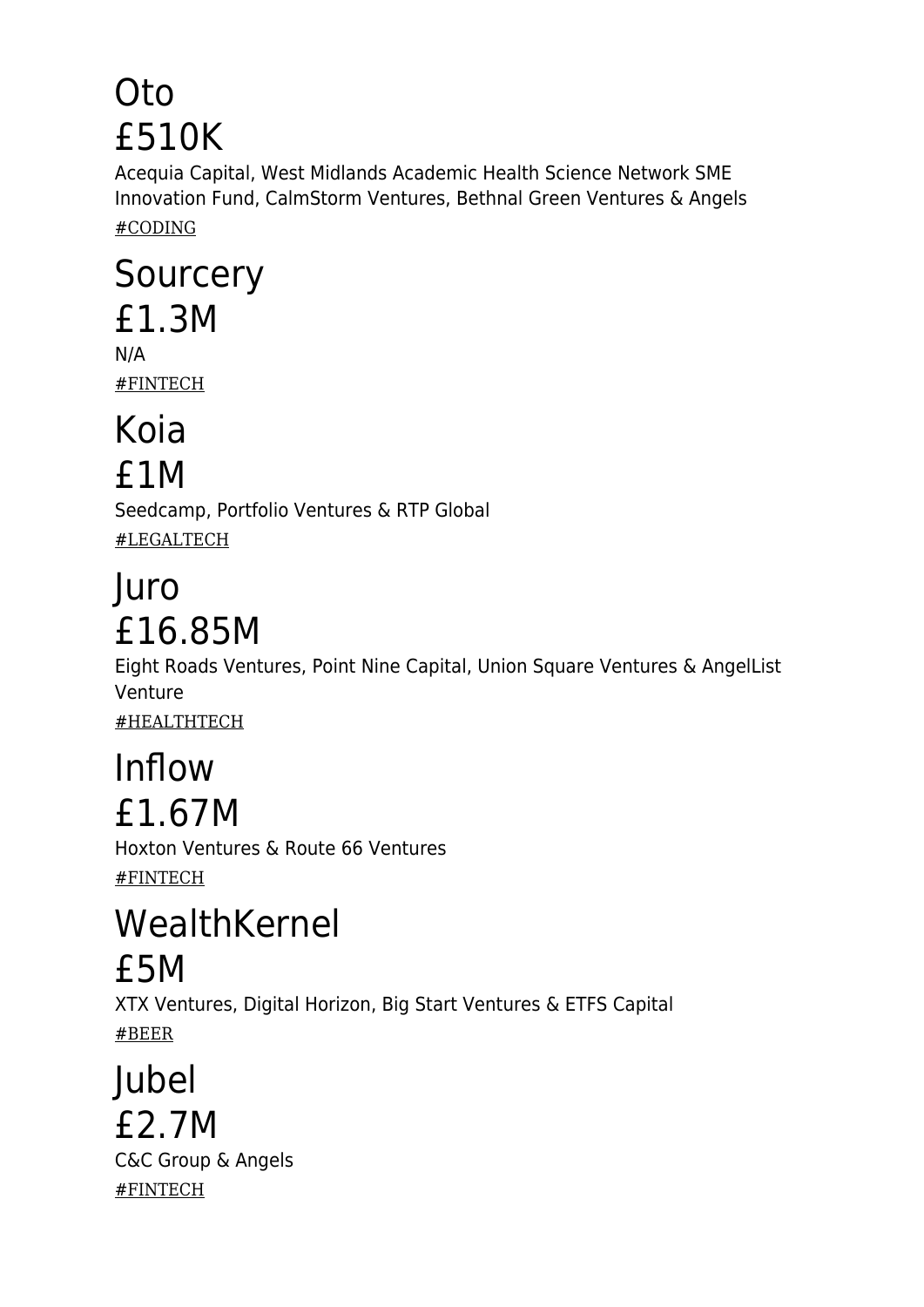#### Fintech Farm £5.4M

Flyer One Ventures, Solid, Jiji, TA Ventures, u.ventures & AVentures Capital #PLATFORM

# flipdish £70.4M

Tencent & Others #MOBILITY

#### Wayve £147M

D1 Capital Partners, Moore Strategic Ventures, Linse Capital, Microsoft & **Others** 

#DATING

#### The Sauce £1.25M ID11

#DATA

#### ActiveNav £2M

Gresham House Ventures & Mobeus VCTs #PROPTECH

#### Homesearch £5M

Octopus Ventures

# In other international investment news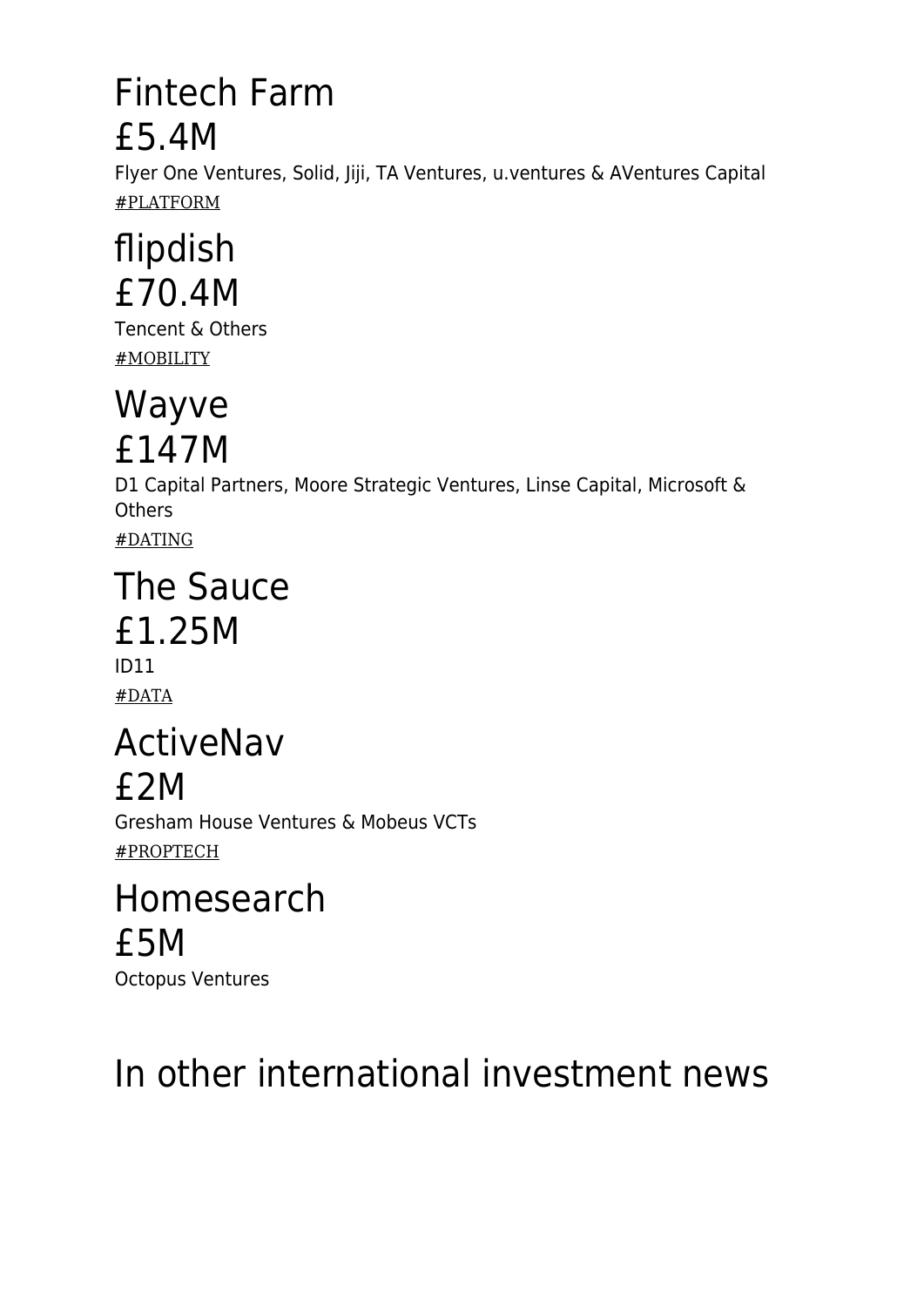#### Crypto index provider Vinter raises £2.5M seed round

[Vinter,](https://vinter.co/) an index provider specialised in crypto assets, has raised a further £2.5M as it continues to expand its range of crypto asset indexes for ETP and ETF issuers.

The round was led by Octopus Ventures, with participation from the Ricketts family office, D4 Ventures, Pfeffer Capital and notable angels including Gokul Rajaram, Marc Powers and David Chreng.

Accelerated by the SEC's authorisation of crypto ETFs back in October, the market has experienced unprecedented growth as fully regulated providers have allowed investors and institutions to get exposure to the asset class via managed funds – avoiding the potential pitfalls of loosely regulated online trading platforms.

#### Spendesk raises another £83.2M in unicorn valuation

[Spendesk](https://www.spendesk.com/en/), the 7-in-1 spend management solution for SMBs, has raised £83.2M as an extension to its Series C round in July 2021, making it the fifth French unicorn to reach the coveted status this month.

The new investment comes from American VC fund Tiger Global, with all existing investors, including General Atlantic, Eight Roads Ventures, Index Ventures, and eFounders, participating. The Paris-headquartered fintech company has seen remarkable growth during the pandemic. It has more than doubled its revenue every year, and more than €3B of spend has been managed on the Spendesk platform in 2021.

With the new funds, Spendesk plans to heavily invest in growing headcount. The goal is to hire 300 new people in 2022.

## STILRIDE raises £2.5M to produce sustainable e-motorcycles

Swedish technology and design startup **[STILRIDE](https://www.stilride.com/)** has raised £2.5M to produce sustainable electric motorcycles and scooters using a process dubbed